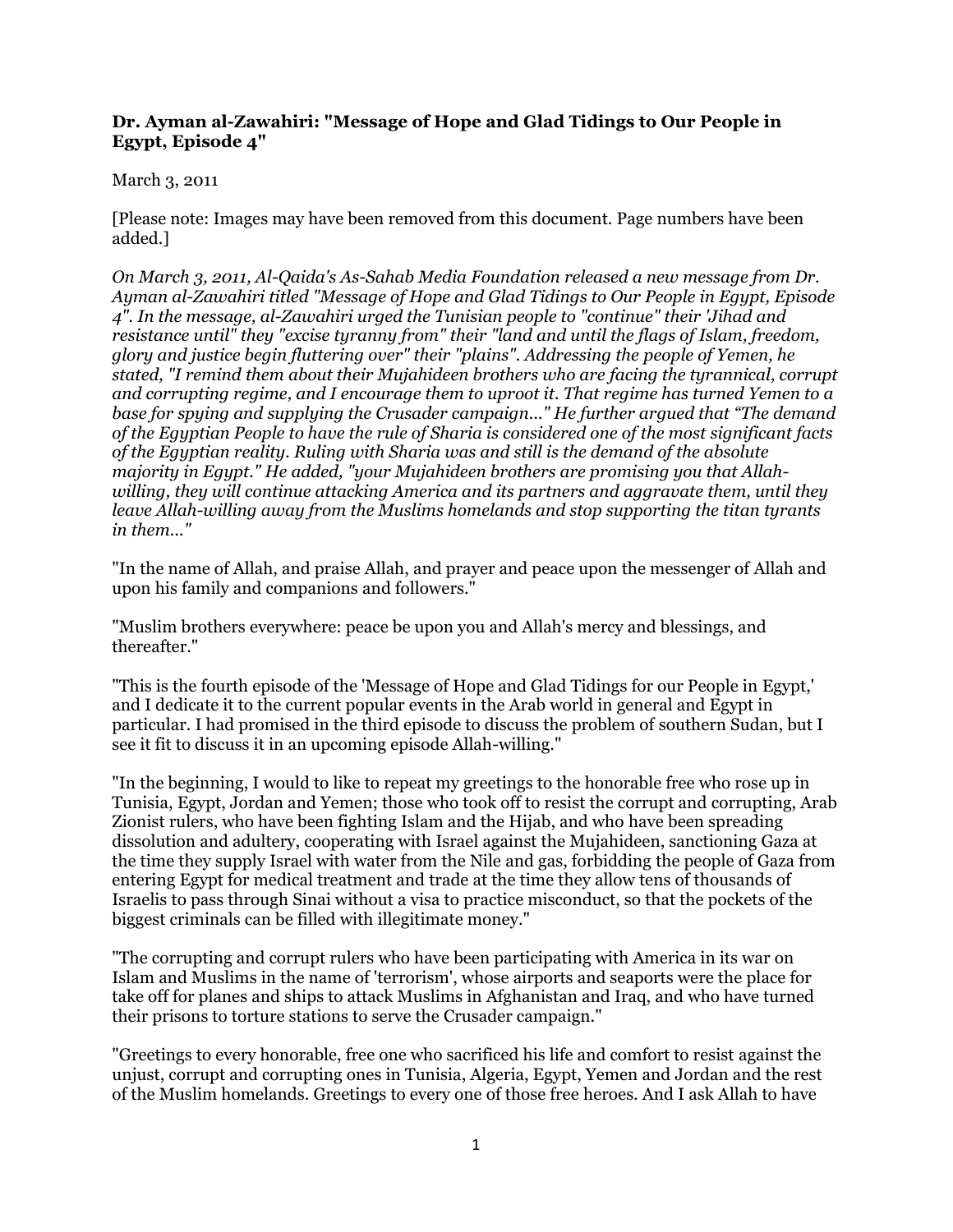mercy on their martyrs and offer their families patience and console, and to heal the wounded and release their imprisoned ones."

"My free honorable brothers who are protective of their religion, honors and dignity: your Mujahideen brothers are with you, facing the same enemy as yours. They are facing America and its western allies that gave Hosni Mubarak, Zain al-Aabideen bin Ali, Ali Abdullah Saleh, Abdullah bin al-Hussein and their likes, authority over you. America's decline and change in its policies to support the titan tyrants, and her attempt to treat the Muslim peoples with policies of flexibility, trickery and soft power, did not happen but as a direct result of the blessed battles in New York and Washington and Pennsylvania, and after that America and the rest of the Western countries began redrawing their policies."

"But what America gave up on and retreated from is not enough, and it does not satisfy any free honorable Muslim, and not even any seeker of justice from the non-Muslims. So, your Mujahideen brothers are promising you that Allah-willing, they will continue attacking America and its partners and aggravate them, until they leave Allah-willing away from the Muslims homelands and stop supporting the titan tyrants in them, and Allah is witness on what I say."

"My free honorable brothers in Egypt, this critical stage in your outrage, each free honorable one who is protective of his faith, honor and dignity must grasp onto his principles, constants and doctrine, and work on achieving and solidifying them. There are many ambushers who take advantage of these opportunities to deviate your outrage from what is right and push it away from seriousness, so they can achieve their interests and aspirations."

"My free, honorable brothers who are loyal to their religion and Ummah, your dignified outrage elevated to counter the oppression and corruption of the ruler in Egypt and change him, and so when speaking about change, let us discuss the matter in a medical way. Let us speak about the illness and then speak about the medicine."

"What is the illness the corrupt regime in Egypt represents in the recent period? Egypt suffers from the authority of a secular regime that fights Islam; authoritarian, corrupt, steals the country's resources, discouraged before Israel, ally with the West and starting with America. I had detailed some of the conditions of that regime in the previous episodes. But here, I would like to note that secularism in general in our Muslim World, and particularly in Egypt, was not the Egyptian people's choice."

"The Egyptian people demanded over and again to make the Islamic Sharia the source of laws and legislations, and in order to make Islam the ruling system in Egypt. Sadat tricked the Egyptian People by including the second article in the constitution that states that the Islamic Sharia is the official source of legislation. With this deceitful wording [of the article] the secular direction continued in Egypt that which was imposed by the occupiers with their canons and spears, and then imposed by those after by fake elections, suppression and aggression."

"I detailed some of this in the last episodes. The demand of the Egyptian People to have the rule of Sharia is considered one of the most significant facts of the Egyptian reality. Ruling with Sharia was and still is the demand of the absolute majority in Egypt, and since the 1940's hundreds of souls died for that cause. And for that cause tens of thousands were imprisoned, and for that cause double of those were tortured."

"The external forces and their local agents in Egypt worked on marginalizing the Sharia from governance with suppression and deceit, and working on marginalizing the Sharia while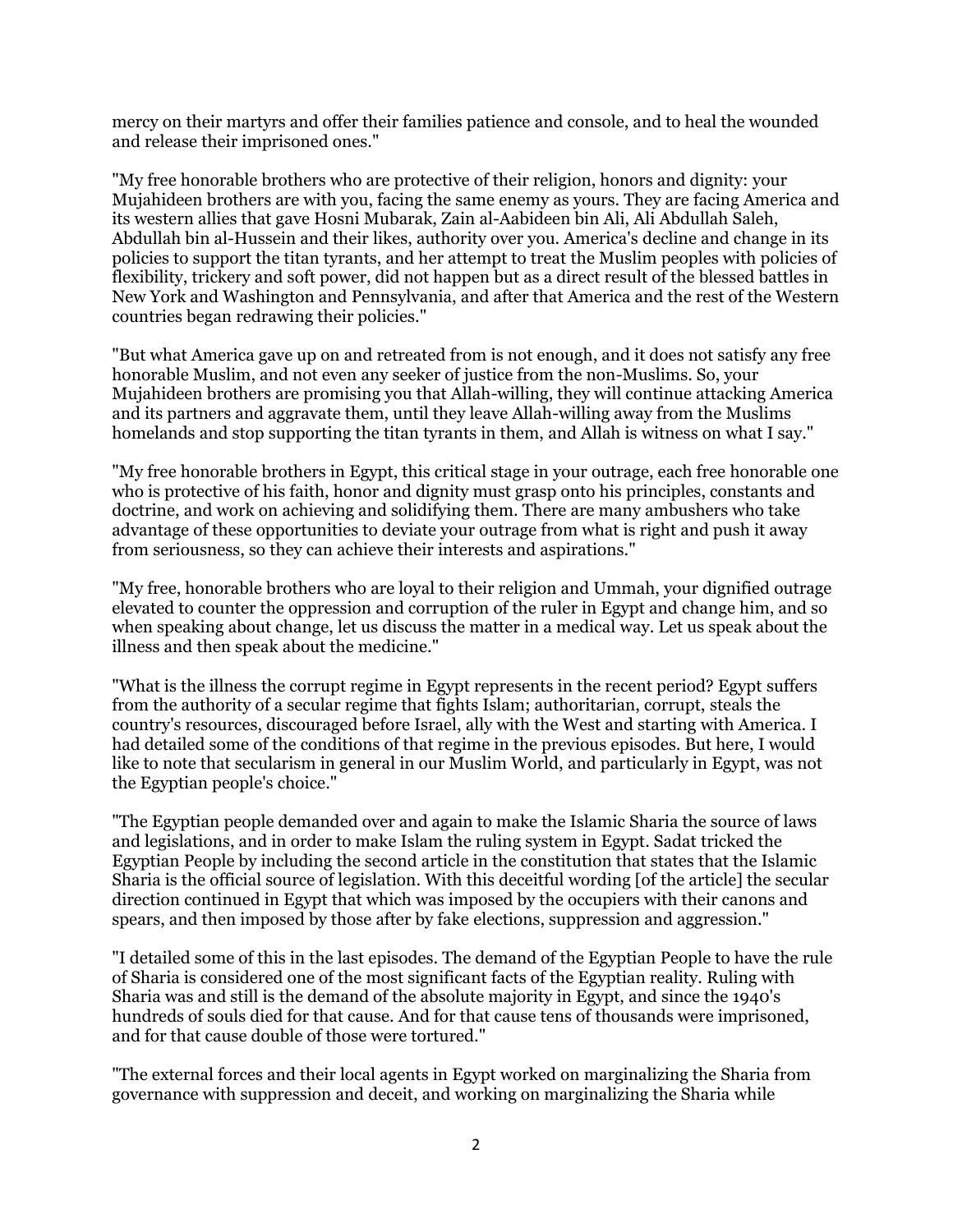encouraging and strengthening the secularists were from the most important focuses of the American Administration, and particularly after the September 11 events. And anyone who wants proof of that, then review the publications of Rand Corporation, and especially the two book: 'Democratic Civil Islam' and 'Building Moderate Islamic Networks.' And these two books assured that America's interest is with the secularists and modernists, because they are her true allies, and affirmed the need to attack and marginalize the Islamists in general and the Jihadists in particular."

"These Western forces that have occupied our countries and stole our resources and violated our sovereignties, affirmed that their primary nemesis is Islam, which is able to mobilize Muslims to form a superpower that would challenge their domination and that would counter their crimes. Also, the West encouraged, and remains encouraging, for the titan, corrupt, robbing tyrants to rule in our countries, because they gain more obedience [from people] to achieve the West's interests, and because they are easy to be bribed with money in return for receiving dangerous concessions that harm our security and sovereignty. And in return for silencing and suppressing every free, honorable voice that fights the Western aspirations in our countries, and in return for the West to receive what it seeks from our independence and resources, it [the West] turned an eye away from the crimes of the rulers and the corrupt elite, which it encourages, and it engages them in their corruption."

"America was silent for 30 years over the corruption of, and theft by, Mubarak, his family and his cronies. And it did not begin to move or talk about transfer of authority in Egypt until after the security forces failed in suppressing the uprising of the Egyptian People who are thirsty for dignity and freedom. Anyone who follows the declarations of the American administration and its president, and the declarations by the leaders of Western countries, realizes this transmission from caution to keep stability in Egypt to demanding Mubarak to step aside and pressure him to leave the authority."

"But, they do not want Mubarak to just leave the authority, they want prejudged, controlled change that allows the faces to change and even maybe the regime, but preserves and keeps the policies that fight Islam and marginalize the Sharia, even if the absolute majority in Egypt demands it; policies that do not oppose the American and Western military presence in Afghanistan, Iraq, the Arabian Peninsula, the Gulf and the Islamic Maghreb, and on the contrary, supports that presence and supplies it with supplies, fuel, airports, seaports, bases, information and forces...policies that guarantee the existence and security of Israel and continue to pressure the Palestinian people in Gaza and others to submit to the Israeli aspirations and accept a government that is headed by discouragers and defeated, in order for the Zionist programs to continue to destroy al-Aqsa Mosque and judaize Palestine."

"This is the kind of democracy America wants for us. A special kind of democracy for the third world in general and the Islamic World in particular; a kind of democracy that watched in the elections of the Rescue Front in Algeria and in the American and Western boycotting of the government that Hamas formed. The one we watched in America's appointment of Karzai as president despite confessing to faking the elections."

"A first-time onlooker would view this as contradiction in the American and Western behavior and as double standards. As what they allow themselves they forbid others, and what they boast about of democracy—as they claim—is not suitable or is not allowed for others. But he who follows in depth realizes that this is indeed the truth of democracy. Democracy is a religion that in which one idol is worshipped, his name is 'the rule of the majority,' without abidance by any religion, morality, value or principle."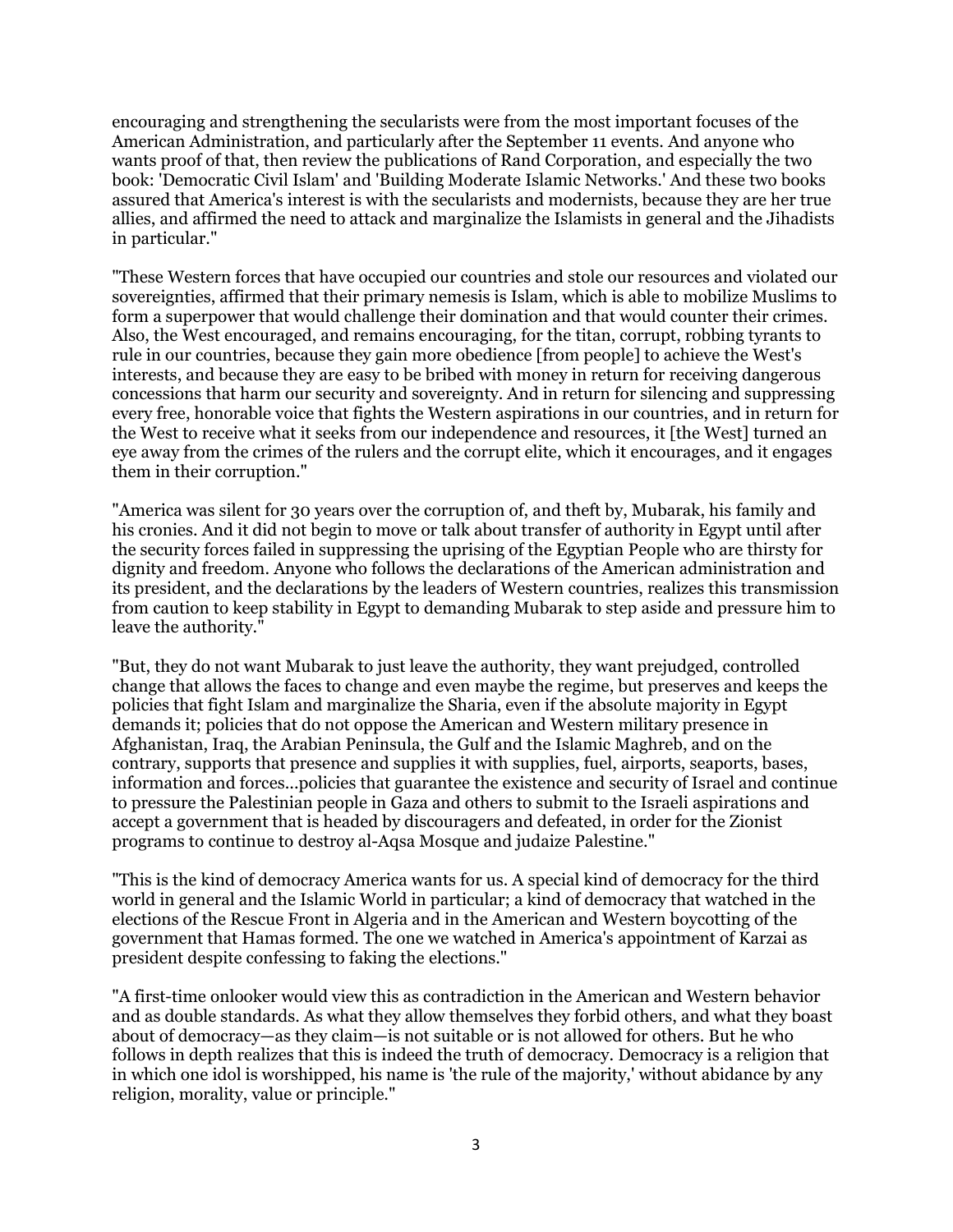"Everything is relevant and can be exchanged or changed according to the number of voters. Any who looks into the history of the Western countries and especially America will find scandalizing proof there. America and the West forced Israel on us and they brought an entire group of people from displacement and settled them in Palestine, and they have thrown out an entire group of people from their land and refused their return, without paying care to [any] majority or determination of fate of or the opinions of those [Palestinians] who were forcibly displaced. The majority in America and the West wanted to remove the Palestinians from their land, so they removed; this is democracy and may those [Palestinian] people go to hell."

"Thus, democracy in truth is neither principles nor morals nor values, but in truth it is religion that stands on worshipping the desire of the majority, and the desire of the majorities in America and the West and Israel do not want governments in our countries to represent their peoples, but they want the establishment of governments that follow them and submit to their orders."

"And in specific, they want democracy in our countries that allow for the continuation of their occupation of Iraq and Afghanistan, and continuity for their military control with armies and fleets over the oil resources in the Gulf."

"They want democracy that accepts the presence of Israel as a country is militarily superior and that possesses nuclear weapons, which el-Baradei never dared to demand its inspection or impose punishments on Israel as a result."

"They want democracy that prevents ruling with the Sharia, even if the absolute majority in our countries insisted on that."

"They want democracy that accepts taking away most of Palestine and handing it to the Zionist entity."

"They want democracy that entails continuing sanctions on Gaza and suffocating the resistance against Israel."

"They want democracy that imposes secularism on us and forbids us from abiding with Islam like democracy in Turkey, which they try to market to us."

"And they want democracy that changes the basis of our social behavior, in order to accept homosexuality and to accept a family that does not necessarily stand on husband, wife and children, but to stand on ugly pictures of dissolution."

"They want democracy that mourns Islam in us having neither Jihad nor Sharia, nor commanding good and forbidding malice, nor entailing loyalty, enmity or Tawhid."

"The same kind of trickery in advocating democracy is found in what the American administration and the Western governments outcry today, of attacking freedom of journalism and safety of journalists in Egypt, while they were the ones who raided the two offices of al-Jazeera in Kabul and Baghdad. And they were the ones who punished `Tayseer Alouni' with imprisonment because he interviewed Sheikh Usama bin Laden—may Allah protect him—after the invasion of Afghanistan."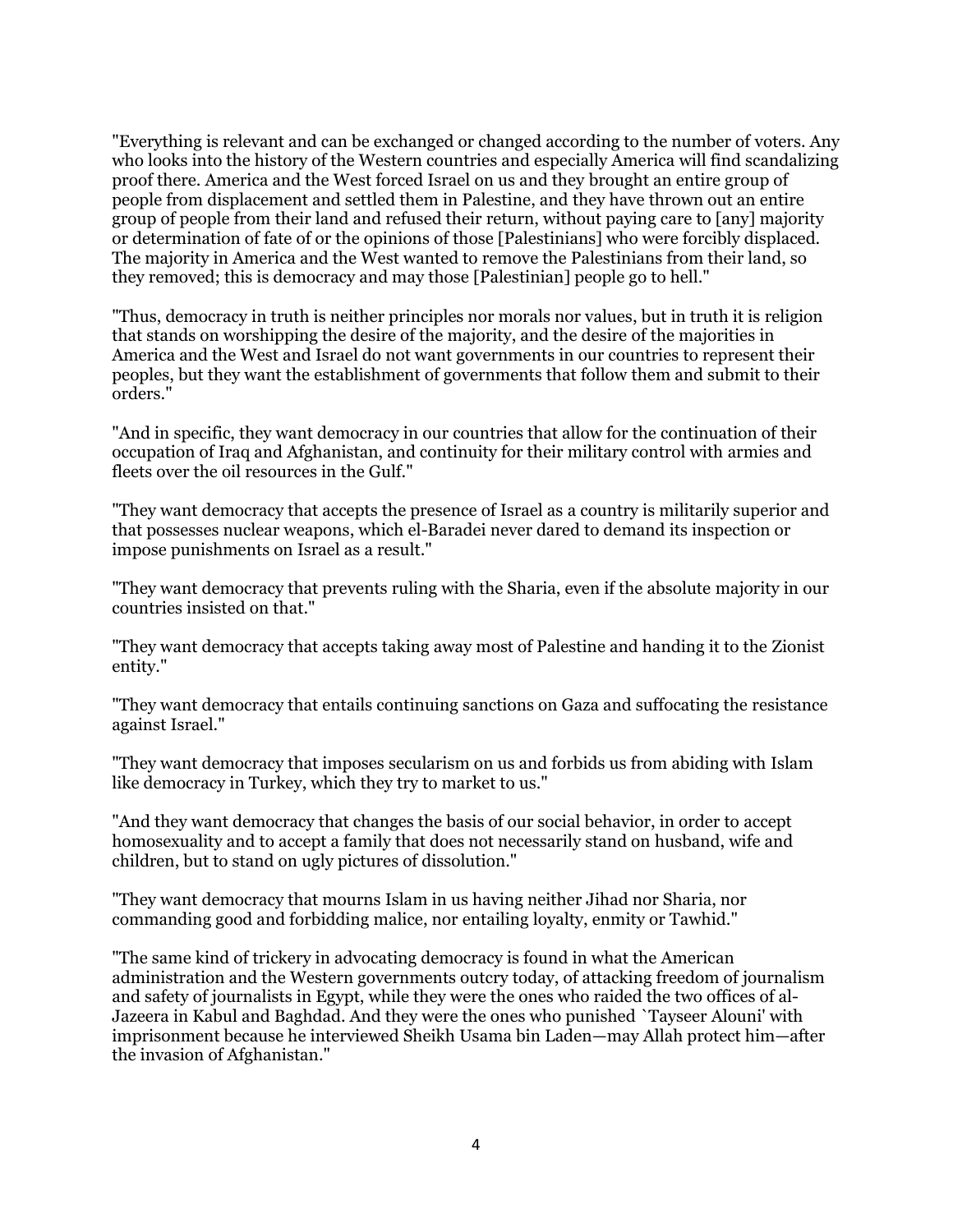"And America—for the cause of solidifying a regime that follows her in Egypt—does not hesitate in interfering publically in its affairs, with all arrogance and without shame, and releasing directions and orders day after day. And sending envoys for direct intervention, and contacting the government and a number of opposition parties as if it [U.S.] is managing one of its farms or a branch of one of her companies'. This humiliating style in the American treatment towards Egypt was solidified by Mubarak and before him by Sadat."

"Thus, this is the illness this ruling corrupt regime represents in Egypt. It is as I mentioned previously a secular regime that is hostile to Islam; authoritarian and corrupt, abused the country's resources, discouraged before Israel, and a •financier for the West starting with America."

"So, what is the medicine?"

"The medicine is to uproot [or excise] this corrupt regime, and in its place a righteous and just regime to be positioned, which rules by Sharia and spreads Shura, and stretches justice, and achieves the Ummah's participation in choosing its rulers and holds them accountable, and its [Ummah] effective participation in managing its affairs through its representatives...[a regime] that works on justly distributing the Ummah's wealth and stopping theft and looting, overspending and dissolution, and one that counters the Western domination over our homelands, and helps removing injustice from every oppressed person in our Ummah in Palestine, Iraq, Afghanistan and every corner from the corners of the Muslim world, and even removing injustice from every oppressed human, because injustice is forbidden against the Muslims and non-Muslim."

"Thus, removing the tyrant—even excising the corrupt regime—is not but a step or a few steps in the medical treatment. It is like a surgeon who cuts open the stomach of a patient with cancer, as the healing cannot be complete except with removing the cancer, then closes the stomach, then gives care [to the patient] until he heals. As for just removing the tyrant, it is like a surgeon who feels content with cutting open the patient's stomach and then leaving him alone."

"So, the honorable, free ones who are protective over their religion, honors and dignities must not be satisfied with removing the tyrant—who should be removed—but also they have to continue Jihad and resistance until the Islamic regime rises, which would achieve justice, freedom and independence. Those free honorable ones must not allow America or other ambushers to steal the fruits of their outrage, uprising and take off, as America in the beginning of the protests tried to protect the tyrant so maybe he would've succeeded in destroying the people's uprising."

"And then it moved to the second option, which is being solidified now, and that is seeking to remove the tyrant and transfer the authority to the rest of his regime whom America trusts. The third option is for America to seek removing the regime and transfer the authority to another democratic or non-democratic regime that is, in the end, a regime that follows and submits to it."

"But the most of what America fears is for an Islamic regime that achieves justice and counters arrogance to be established in Egypt and others."

"So, the free honorable ones must not accept the rest of the regime and not accept a secular regime that's subordinate to our enemies. They must not be fooled by Omar Suleiman, as he is but Mubarak's man and follower, and he is but an American intelligence man and their trustee,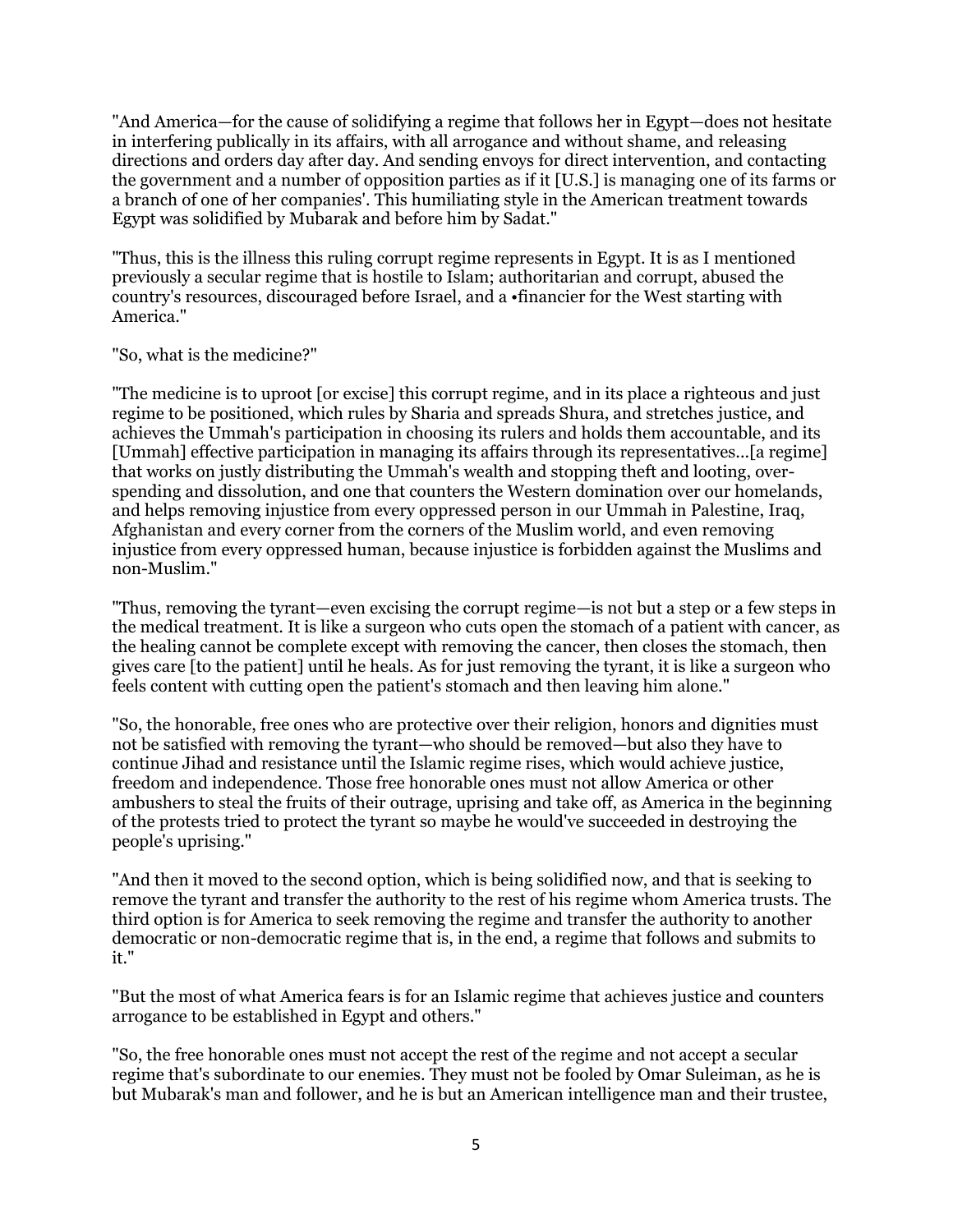which Israel had commended. And Hussein Tantawi must not fool them, as he is Mubarak's man and follower and the Americans trust him; didn't Obama praise the Egyptian Army? And do not the American politicians consider him the guarantor of what they call 'stability' in Egypt? The Egyptian Army is full of free and honorable and loyal ones towards their religion and Ummah; as did not the Egyptian Army include in its ranks Khalid al-Islamboli, Atta Tayel, Hussein Abbas, Abdulhamid Abdulsalam, Essam al-Qamari, and Suleiman Khater, may Allah have mercy on them. But unfortunately, Mbarak and the Americans were able to authorize over that army leadership that is subordinate to them."

"Did not the leadership of the Egyptian Army allow the gangs to enter with their horses and camels and weapons to attack the protesters on the bloody Wednesday? And before, did it not supervise the military courts, which release more than one hundred death-row sentences during Mubarak's era, and many more times unfair and unjust sentences of imprisonment and detention? And did it not and still is assisting the American intelligence military efforts against our Ummah, and supplying bases for Americans, and offering facilities for food, supplies and storages for these forces?"

"And is it not participating in cooperative drills with America's forces and the NATO Alliance, including the Bright Stars drills in which the cooperative forces train on occupying Egypt should an Islamic rule hostile to America rises in it? And is it not the leadership that receives American military aid estimated at \$1.5 billion annually in order to utilize the Egyptian Army in serving the American interests?"

"And is it not the leadership that orders the sanctions on Gaza?"

"The Egyptian Army leadership—in America's eyes—is the guarantor of the 'surrender' agreements with Israel, and the military cooperation agreements with America, and the guarantor to keep Sinai unarmed. And the guarantor of security on the southern border with Israel and continuity of sanctions on Gaza."

"And as I point out the military courts I must remind every free honorable one, protective over his faith and loyal to his nation in Egypt not to forget his imprisoned brothers in Mobarak's prisons; those who sacrificed their money and life amongst their families, and endured torture, humiliation, degradation and lengthy imprisonment to fight that corrupt and corrupting regime."

"O' free and honorable ones: rescuing these prisoners is covenant surrounding your necks and you will be questioned on it in life and the afterlife. And as I direct my call to every free honorable one in Egypt to continue their resistance and Jihad until the corrupt regime falls and until an Islamic regime rises, I specify with my call the lions and cubs of al-Azhar, and I tell them:"

"O' lions of al-Azhar and lions of Islam, this is your day, so take off and lead the Ummah in her resistance for the sake of establishing an Islamic system. You own the leadership of the Ummah should you unite and grasp onto the truth and stand steadfast by it, and get rid of the dwarfs Mubarak had imposed on you. The lions' roars began getting louder, so continue and be patient and encouraged, and lead a campaign amidst your Ummah so it can rise to remove the corrupt regime and build on over its ruins an Islamic system. Show them that there's no security without faith, and no peace without Islam, and no freedom without Tawhid. Snatch back your freedom that which was taken away from you and your rights of bringing back al-Azhar's endowments,